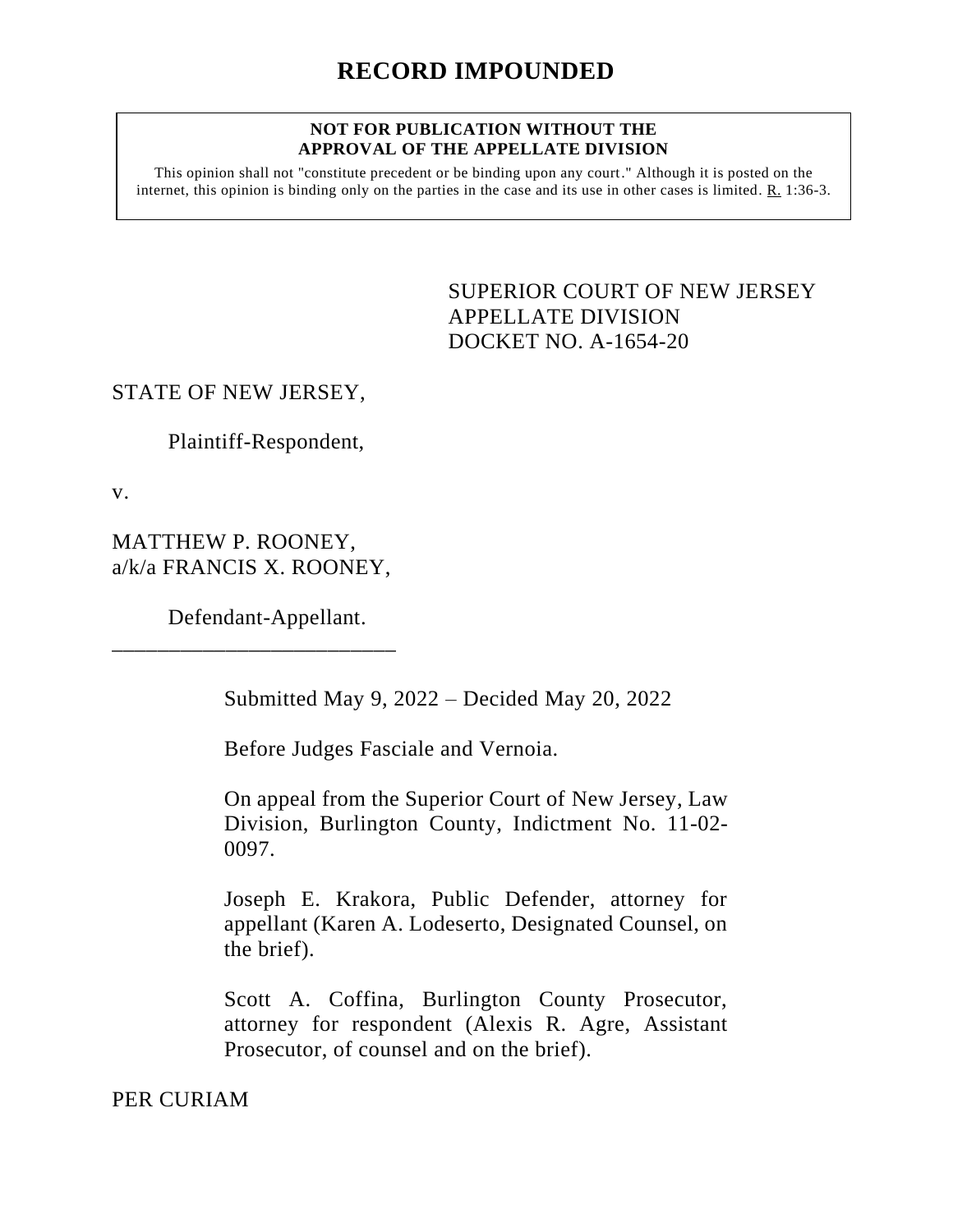Defendant appeals from a June 25, 2020 order denying his petition for post-conviction relief (PCR) without an evidentiary hearing. The PCR judge<sup>1</sup> conducted oral argument, entered the PCR order, and rendered a lengthy written opinion on which we substantially agree, concluding that defendant failed to demonstrate a prima facie case of ineffective assistance of counsel.

#### I.

We set forth the facts in our March 18, 2018 unpublished opinion, affirming defendant's conviction for a series of sexual assaults and a kidnapping, and subsequent sentencing. State v. M.P.R., No. A-3604-14T4 (App. Div. Mar. 16, 2018). At defendant's trial, the victim S.L.<sup>2</sup> testified she went to her boyfriend B.R.'s apartment on August 19, 2009. She found B.R.'s brother defendant—asleep on the couch. After driving defendant to a 5:00 p.m. appointment, defendant and S.L. went to a bar. On the way home, a tire fell off of S.L.'s van. The car then broke down, and defendant left S.L. with the van. S.L. then walked back to B.R.'s apartment. Around midnight, defendant arrived again at B.R.'s apartment and was alone with S.L. Defendant exited the

<sup>&</sup>lt;sup>1</sup> The PCR judge also served as the trial judge.

 $2$  Initials are employed to identify the witnesses, including the victim, to protect the victim's privacy and because her identity is excluded from public access under Rule 1:38-3(c)(12).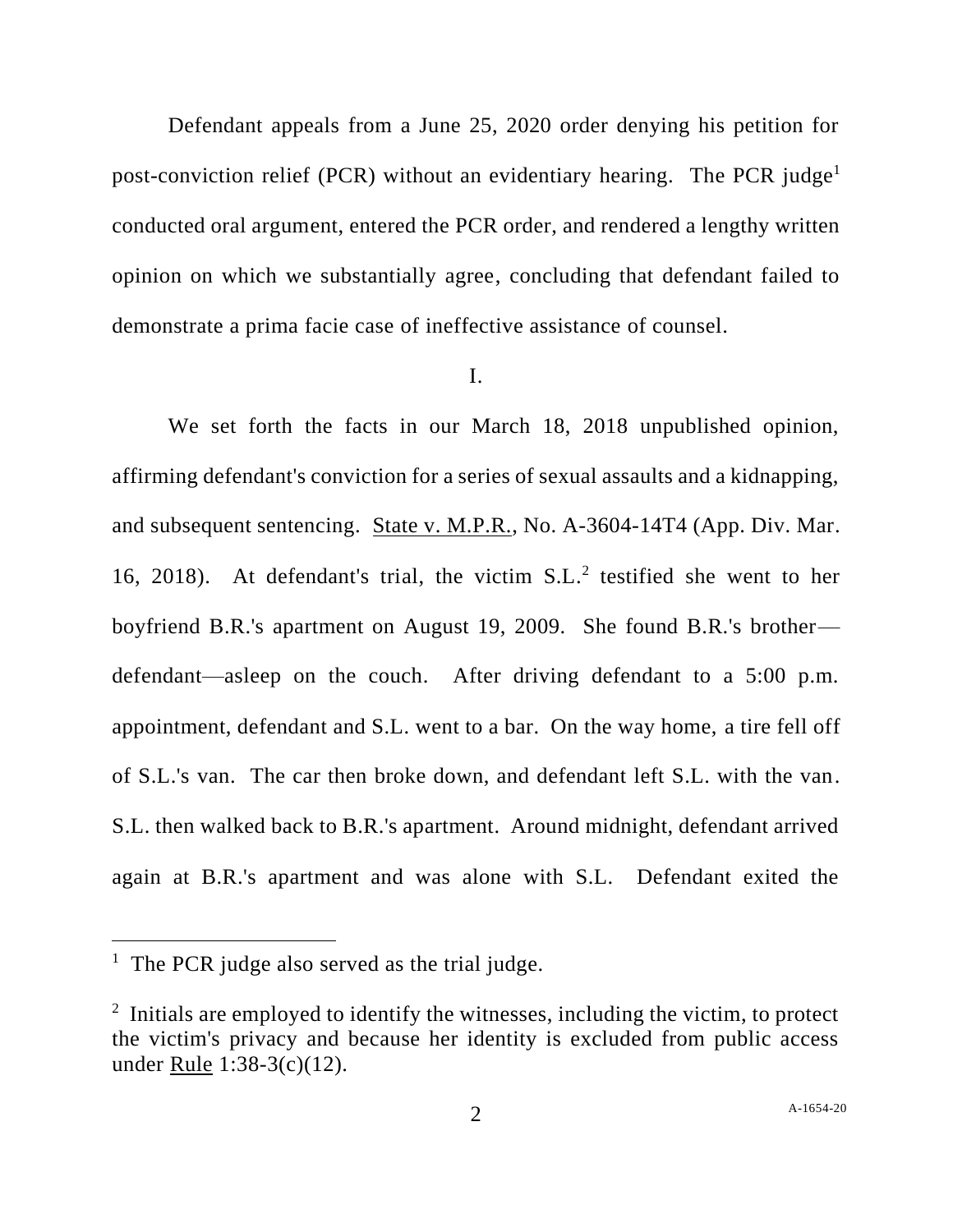apartment again. Upon re-entering the apartment around 2:45 a.m., defendant grew agitated and started breaking furniture. Defendant then proceeded to sexually assault S.L. multiple times that night.

After the assaults, when defendant was asleep, S.L. grabbed clothing and escaped out the front door. She took refuge with a female neighbor and the neighbor called 9-1-1. S.L. was then taken to a hospital and treated for her injuries. At the hospital, a Sexual Assault Nurse Examiner (SANE) examination was administered to S.L. and biological samples were taken. The biological samples taken at the hospital were put into evidence, and though they tested negative for the presence of sperm, an external genital specimen tested positive for the presence of amylase. The sample was sent to another lab to be tested for DNA, which yielded a positive result for defendant's DNA.

B.R. also testified at trial. During his cross-examination, past incidents involving domestic violence by him against S.L. were brought to light. S.L. was not recalled to testify.

The jury found defendant guilty of four counts of second-degree sexual assault, N.J.S.A.  $2C:14-2(c)(1)$ ; one count of first-degree kidnapping, N.J.S.A.  $2C:13-1(b)(1)$ ; and one count of third-degree terroristic threats by threat to kill, N.J.S.A. 2C:12-3(b). The judge sentenced defendant to consecutive terms of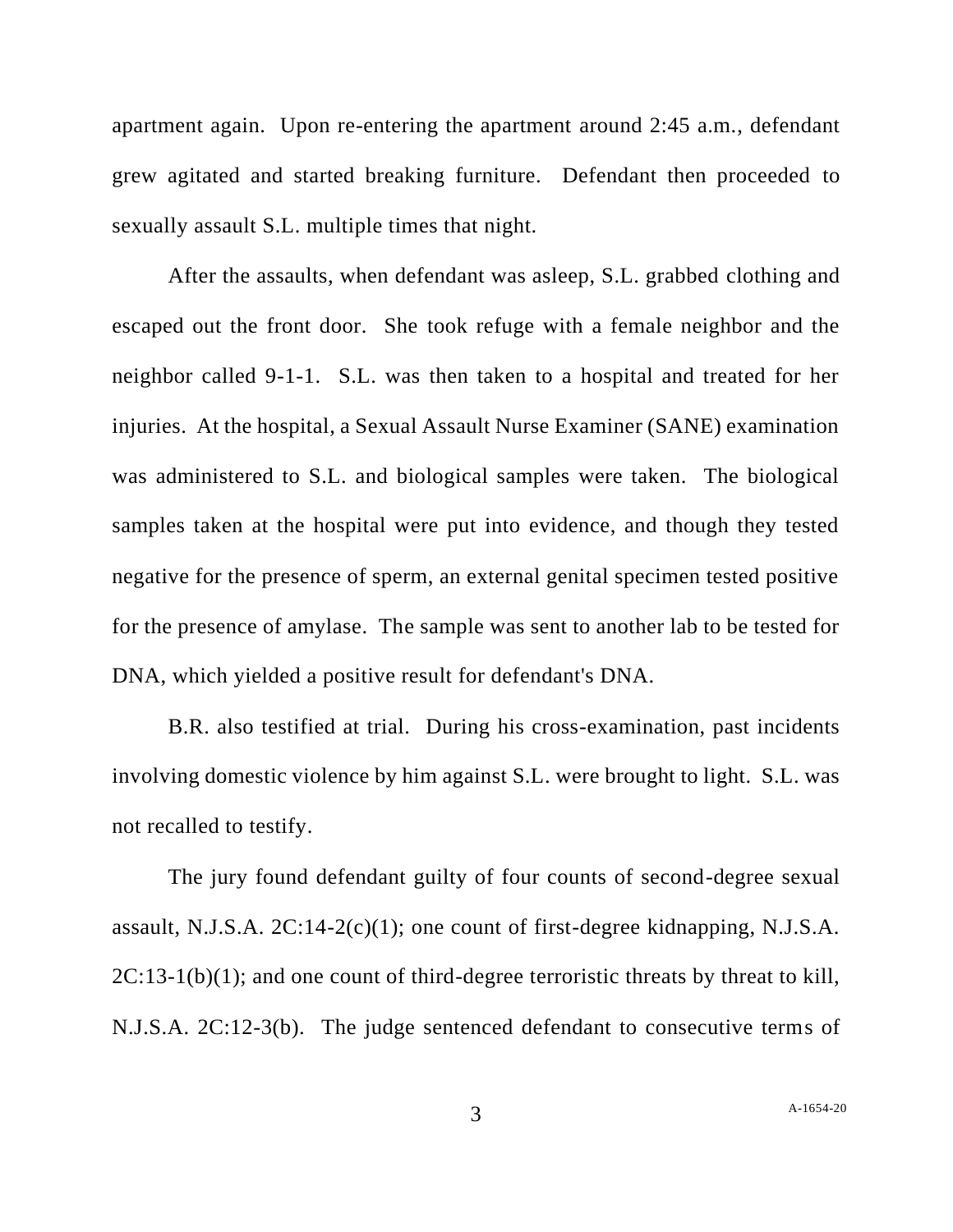seven years in prison on each of the four counts of sexual assault and a concurrent twenty-four-year-term on the kidnapping charge. On each of the sentences, defendant was required to serve eight-five percent with parole ineligibility under the No Early Release  $Act<sup>3</sup>$  (NERA).

On appeal, defendant argues:

### POINT I

THE PCR [JUDGE] ERRED IN DENYING [DEFENDANT] AN EVIDENTIARY HEARING AS TESTIMONY IS NEEDED REGARDING TRIAL COUNSEL'S FAILURE TO RECALL S.L. TO THE STAND TO ESTABLISH THIRD-PARTY GUILT.

# POINT II

THE PCR [JUDGE] ERRED IN DENYING [DEFENDANT] AN EVIDENTIARY HEARING AS TESTIMONY IS NEEDED REGARDING TRIAL COUNSEL'S FAILURE TO REQUEST SPECIFIC LANGUAGE IN THE JURY CHARGE THAT THIRD-PARTY GUILT DOES NOT SHIFT THE BURDEN OF PROOF TO THE DEFENSE.

# POINT III

THIS MATTER SHOULD BE REMANDED FOR CONSIDERATION OF ALL ISSUES RAISED IN THE PCR PETITION. (Not raised below).

We disagree and affirm.

<sup>&</sup>lt;sup>3</sup> N.J.S.A. 2C:43-7.2.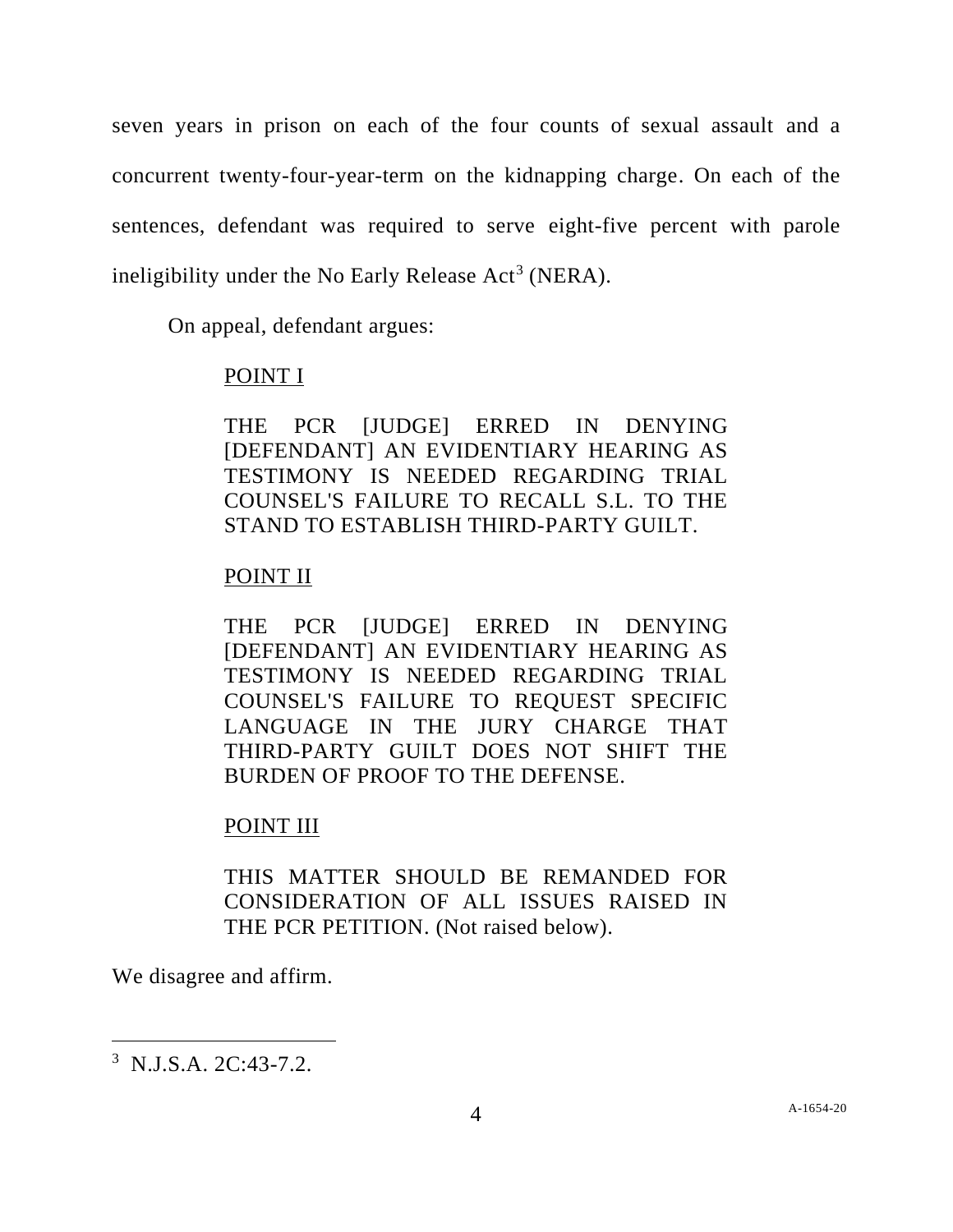II.

When a PCR judge does not conduct an evidentiary hearing—like here we review the PCR judge's factual findings and legal conclusions de novo. See State v. Blake, 444 N.J. Super. 285, 294 (App. Div. 2016). To establish a prima facie claim of ineffective assistance of counsel, a defendant must satisfy the twopronged test enumerated in Strickland v. Washington, 466 U.S. 668, 687 (1984), which our Court adopted in State v. Fritz, 105 N.J. 42, 58 (1987). Defendant has not met either prong.

#### A.

To meet the first Strickland/Fritz prong, a defendant must establish that his counsel "made errors so serious that counsel was not functioning as the 'counsel' guaranteed the defendant by the Sixth Amendment." 466 U.S. at 687. The defendant must rebut the "strong presumption that counsel's conduct [fell] within the wide range of reasonable professional assistance." Id. at 689. Thus, we consider whether counsel's performance fell below an objective standard of reasonableness. Id. at 687-88.

Although defendant faults the PCR judge for "speculat [ing]" as to a strategic purpose for trial counsel's failure to recall S.L. and asserts an evidentiary hearing is required to determine whether this was a strategic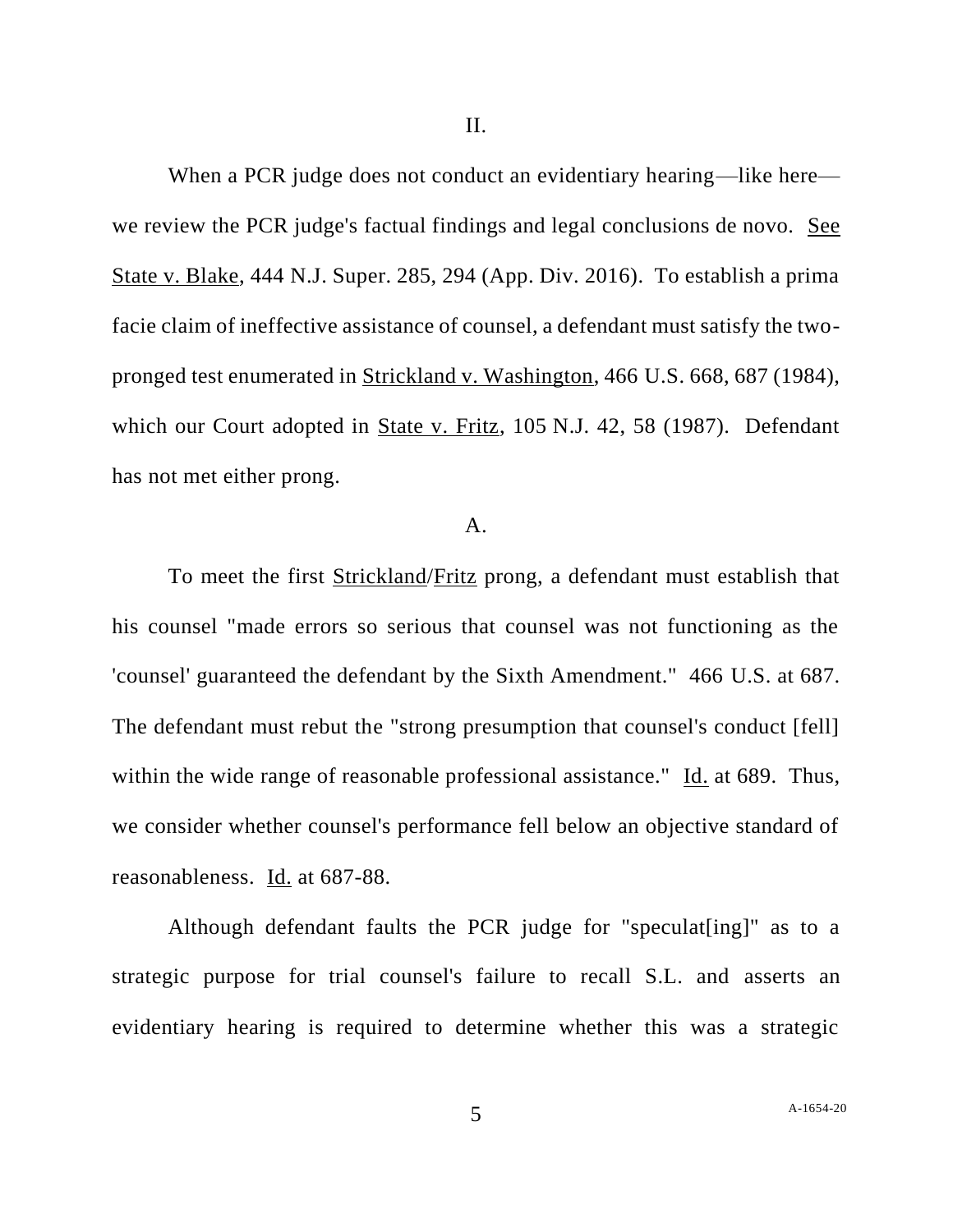decision, he has the burden of overcoming "'the presumption that' [trial counsel's] decisions followed a sound strategic approach to the case." State v. Pierre, 223 N.J. 560, 579 (2015) (quoting Strickland, 466 U.S. at 689); see State v. Savage, 120 N.J. 594, 617 (1990) (indicating "[i]f counsel thoroughly investigates law and facts, considering all possible options, his or her trial strategy is 'virtually unchalleng[e]able'" (quoting Strickland, 466 U.S. at 691)). It is well-recognized that "[d]etermining which witnesses to call to the stand is one of the most difficult strategic decisions that any trial attorney must confront." Ibid. (alteration in original) (quoting State v. Arthur, 184 N.J. 307, 320 (2005)).

Defendant had no idea what S.L. would have testified to if recalled to the stand, especially since she had earlier testified "[t]here is no doubt in my mind[,] [i]t's [one-hundred] percent that [defendant] did that to me that night." Recalling her could have harmed defendant's third-party guilt defense rather than bolster it. As we previously explained in affirming defendant's conviction, "[r]ecalling S.L. carried the risk she would deny the statements the jury had already heard," M.P.R., slip op. at 15, and trial counsel "argued in closing that S.L. could not admit to police or her friends that her own boyfriend beat her up," id. at 15 n.6. The PCR judge was correct in reasoning "[r]ecalling S.L. . . . had the potential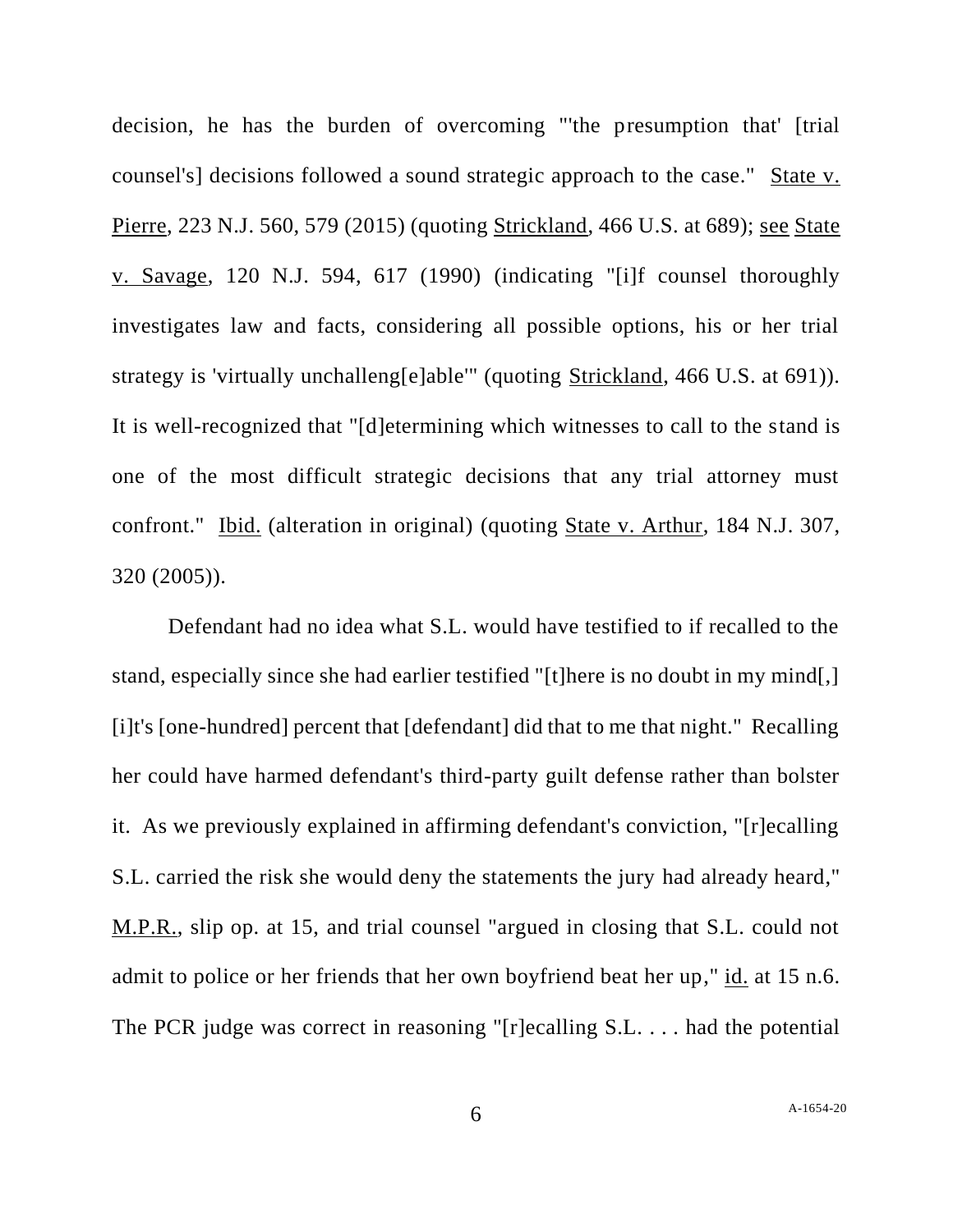to have disastrous effects on [defendant's] case." Thus, defendant's speculation as to what S.L. may have testified to does not establish trial counsel's failure to recall S.L. "[fell] below an objective standard of reasonableness," State v. O'Neil, 219 N.J. 598, 611 (2014) (quoting Strickland, 466 U.S. at 688), or otherwise rebut the presumption counsel was following "a sound strategic approach to the case." Pierre, 223 N.J. at 579.

Defendant asserts the PCR judge erred in denying his PCR petition without an evidentiary hearing because his trial counsel was ineffective for failing to request the inclusion of language in the jury charge setting forth the defense of third-party guilt, that such a defense does not shift the burden of proof to defendant. He contends "the PCR [judge] failed to consider a [layperson] on the jury would be expecting . . . defendant to have proven . . . someone else committed the crimes in question" and would not have understood defendant did not bear the burden of disproving guilt.

"[A]ppropriate and proper charges are essential for a fair trial." State v. Scharf, 225 N.J. 547, 581 (2016) (quoting State v. Reddish, 181 N.J. 553, 613 (2004)). The instructions "must provide a 'comprehensible explanation of the questions that the jury must determine, including the law of the case applicable to the facts that the jury may find.'" State v. Montalvo, 229 N.J. 300, 320 (2017)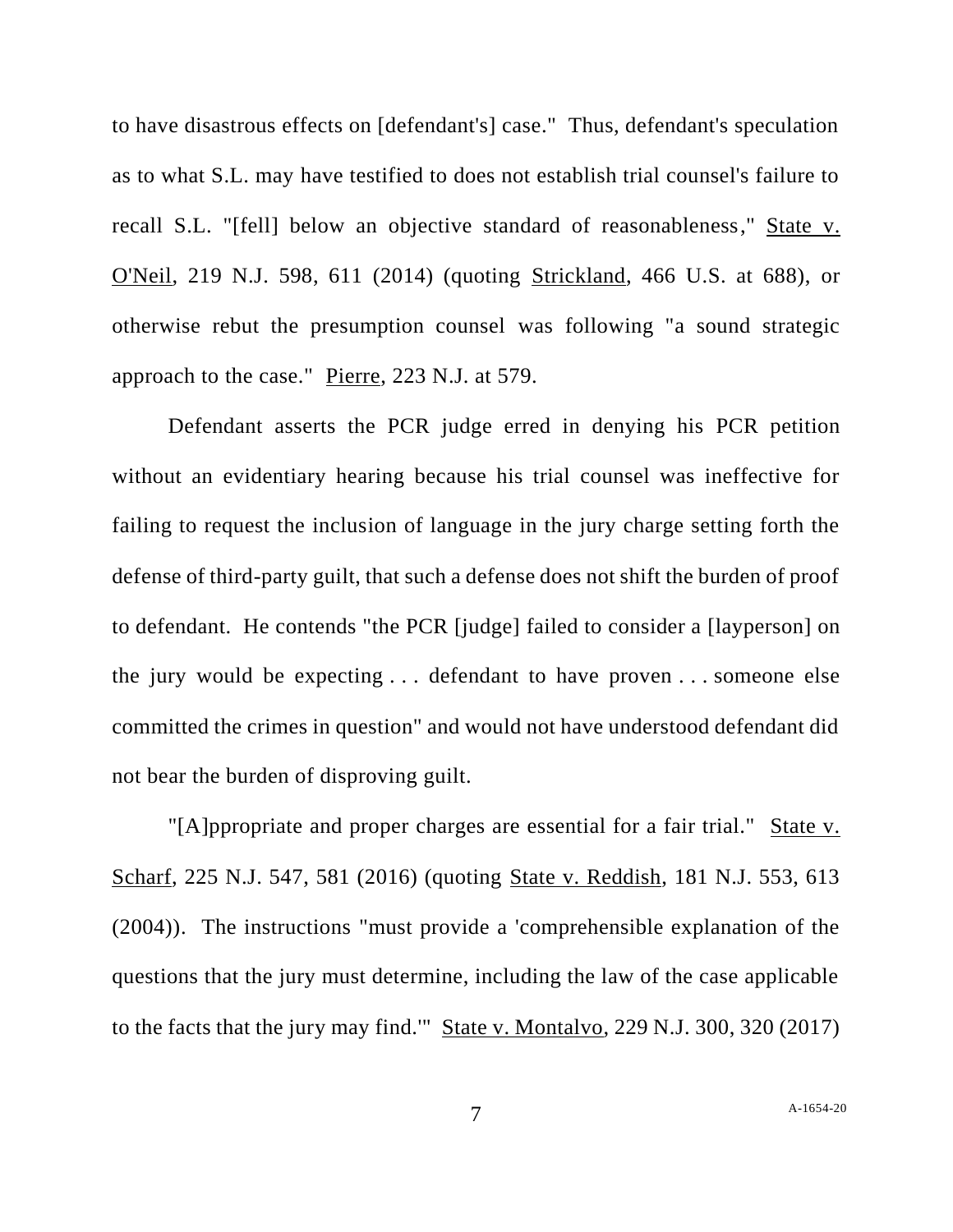(quoting State v. Singleton, 211 N.J. 157, 181-82 (2012)). In assessing the propriety of a jury charge, the instructions must be viewed as a whole in order "to see whether the jury was misinformed as to the controlling law," and it must be determined "whether the charge in its entirety was ambiguous or misleading." State v. R.B., 183 N.J. 308, 324-25 (2005) (quoting State v. Hipplewith, 33 N.J. 300, 317 (1960)).

Prior to the issuance of the jury instructions, the State, the judge, and defense counsel engaged in a colloquy regarding the third-party guilt defense jury charge, and the judge accepted the third-party guilt jury instruction defendant requested, with the exception the May 2010 assault would not be considered a substantive offense. Ultimately, the charge on the defense of thirdparty guilt read to the jury was as follows:

> The defense has introduced evidence that [B.R.] had assaulted [S.L] before the date of August 20[], 2009[,] specifically by striking her and or tearing or ripping off a piece of her clothing and also on May 19[], 2010. The evidence has been offered because . . . defendant . . . has certain reason that attends alone or along with other evidence submitted in this case to negate defendant['s] . . . guilt of the crimes charged against him. You should consider this evidence along with all the other evidence in the case in determining whether or not the State has proven beyond a reasonable doubt that defendant is the person who committed the offense of sexual assault, kidnapping, terroristic threat, or the lesser included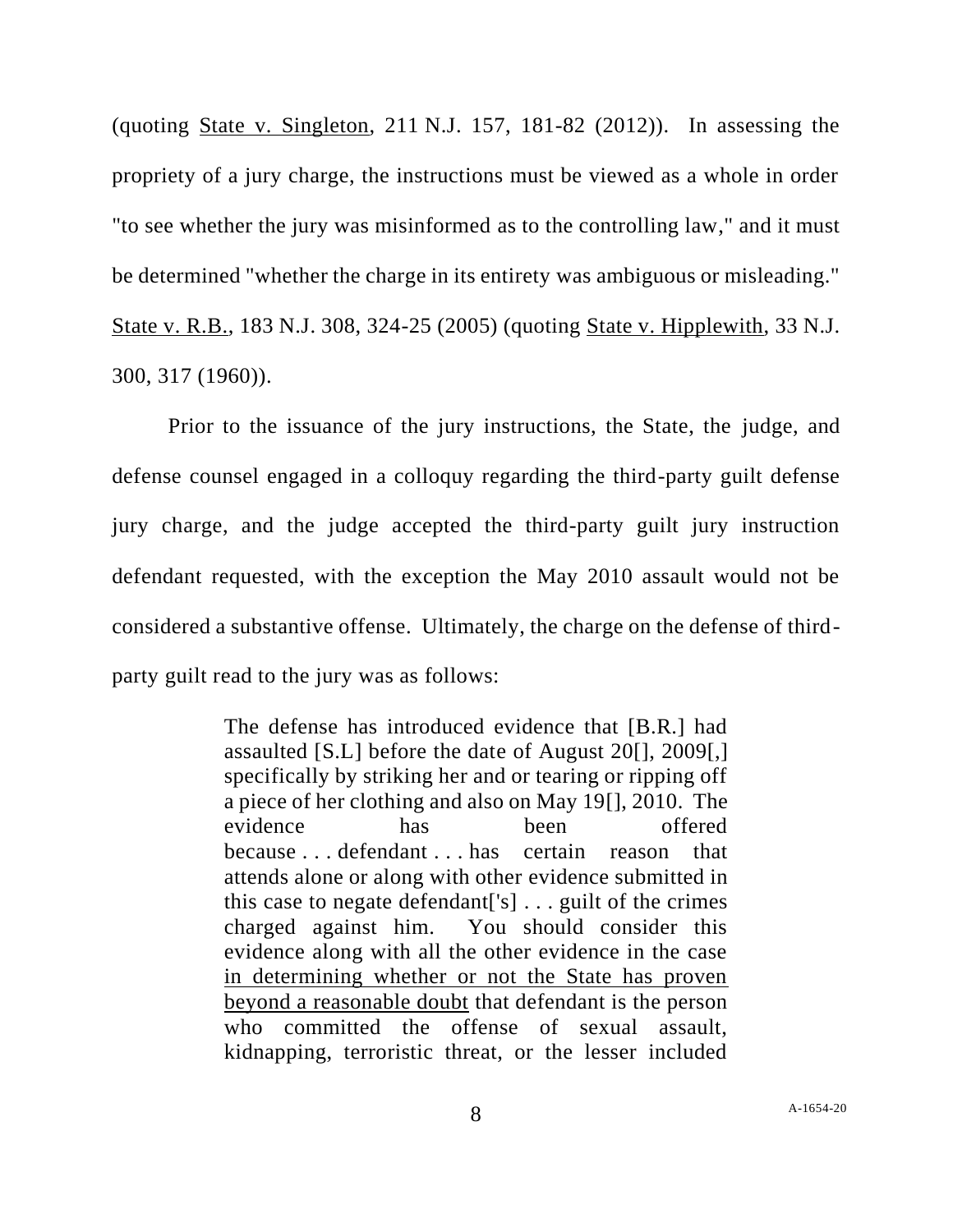offense of criminal restraint, criminal sexual contact or false imprisonment.

[(emphasis added).]

In alleging ineffective assistance of counsel, defendant asserts "[t]he charge never advised that the burden of proof never shifts to the defendant." However, this instruction placed consideration of evidence related to the defense of third-party guilt in its proper context, whether the State had proven its case beyond reasonable doubt. The instructions did not suggest that introduction of evidence related to third-party guilt had shifted the burden of proof to defendant but instead reiterated that the State bore the burden of proving defendant's guilt.

At the outset of jury instructions, the judge stated twice, "[t]he burden of proving each element of a charge beyond a reasonable doubt rests upon the State and that burden never shifts to the defendant." The judge elaborated, "[t]he defendant in a criminal case has no obligation or duty to prove his innocence or offer any proof relating to his innocence." Here, as we already found on defendant's direct appeal, "defendant got 'an adequate instruction of the law'" in the instructions read to the jury. M.P.R., slip op. at 18 (quoting State v. Pleasant, 313 N.J. Super. 325, 333 (App. Div. 1998)).

Defendant cites no authority that a failure to request a reiteration of this instruction—that defendant does not bear the burden of proving his innocence—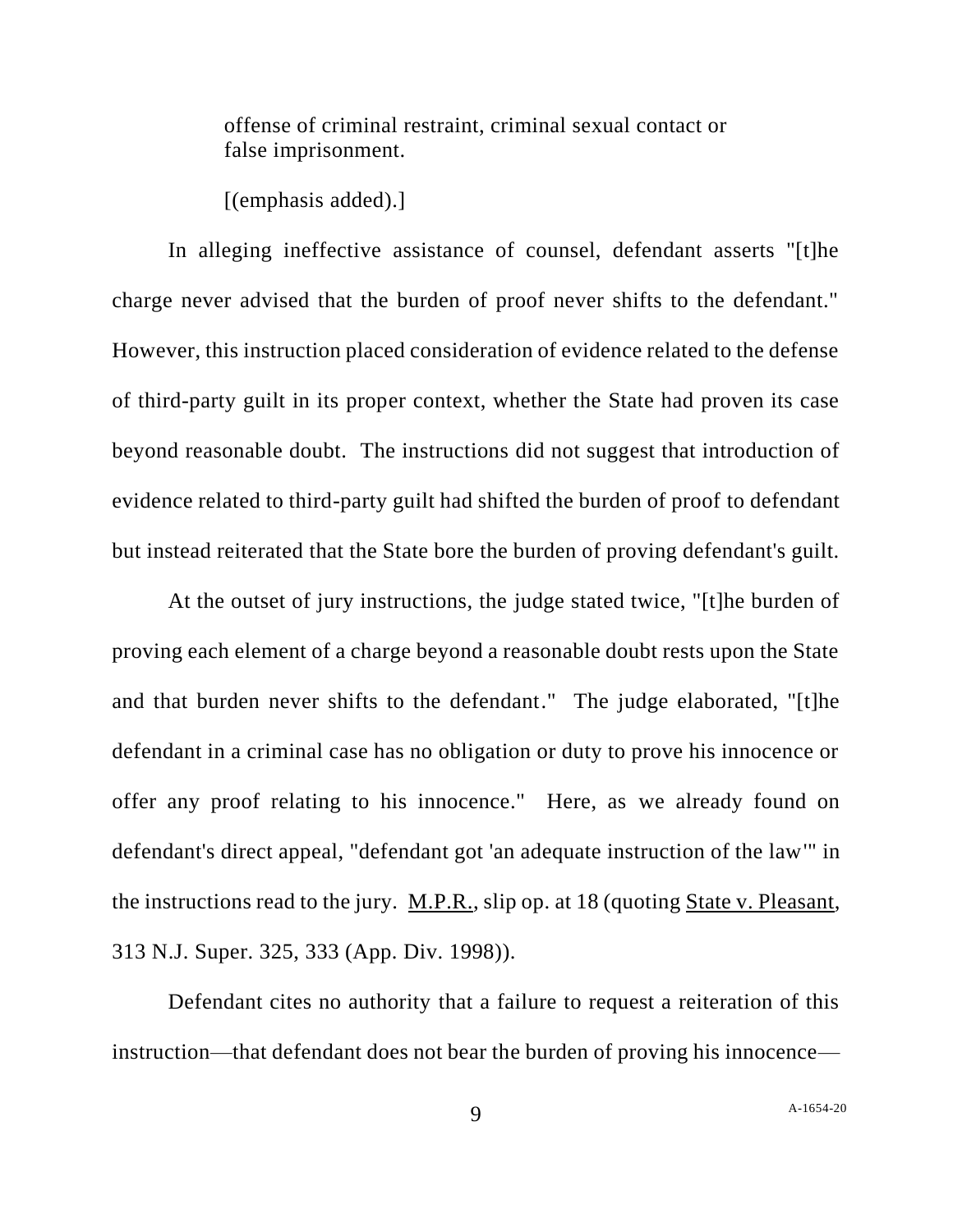must accompany the specific instruction on the defense of third-party guilt when it has already been stated. He fails to articulate in what way trial counsel's failure to request a reiteration as to the State and defendant's burdens of proof constitutes an "error[] so serious that counsel was not functioning as the 'counsel' guaranteed the defendant by the Sixth Amendment." Strickland, 466 U.S. at 687. Considering the jury instruction was neither inaccurate nor misleading, R.B., 183 N.J. at 324-25, and included the instructions defendant contends trial counsel erroneously failed to request, defendant failed to establish the first prong of the Strickland standard and the PCR judge was correct in determining defendant's argument lacks merit.

### B.

To satisfy the second Strickland/Fritz prong, a defendant must show "that counsel's errors were so serious as to deprive the defendant of a fair trial, a trial whose result is reliable." 566 U.S. at 687. A defendant must establish "a reasonable probability that, but for counsel's unprofessional errors, the result of the proceeding would have been different. A reasonable probability is a probability sufficient to undermine confidence in the outcome." Id. at 694. "[I]f counsel's performance has been so deficient as to create a reasonable probability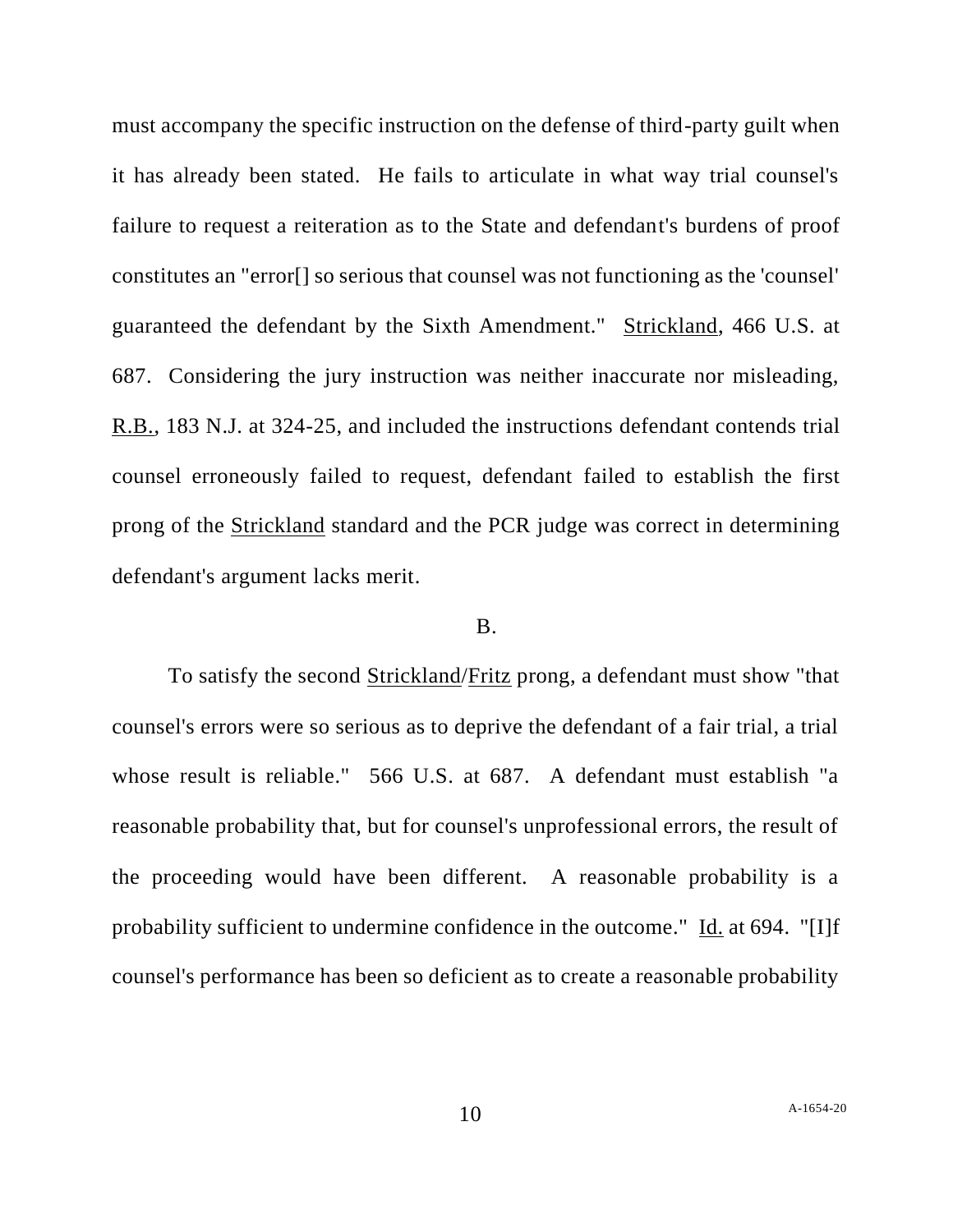that these deficiencies materially contributed to defendant's conviction, the constitutional right will have been violated." Fritz, 105 N.J. at 58.

Even assuming arguendo defendant had established Strickland's first prong, which is not the case, he nonetheless fails to establish "but for" trial counsel's purported error, "the result of the proceeding would have been different." State v. Gideon, 244 N.J. 538, 551 (2021) (quoting Strickland, 466 U.S. at 694). Consideration of a PCR claim alleging ineffective assistance of counsel for a failure to call witnesses, is "guided, in part, by the standard applicable to claims of newly discovered evidence, that is, that the evidence would probably change the jury's verdict if a new trial were granted." State v. Allegro, 193 N.J. 352, 370 (2008) (internal quotation marks omitted) (quoting State v. Ways, 180 N.J. 171, 187 (2004)).

Additionally, defendant fails to show prejudice, or but for trial counsel's failure to request reiteration of the respective burdens of proof accompanying the third-party guilt defense, the verdict would have been different. Defendant's bald assertion a layperson juror would be confused as to who bore the burden of proof after the assertion of a third-party guilt defense, and after the burden of proof had been previously emphasized, runs contrary to "[o]ne of the foundations of our jury system . . . that the jury is presumed to follow the trial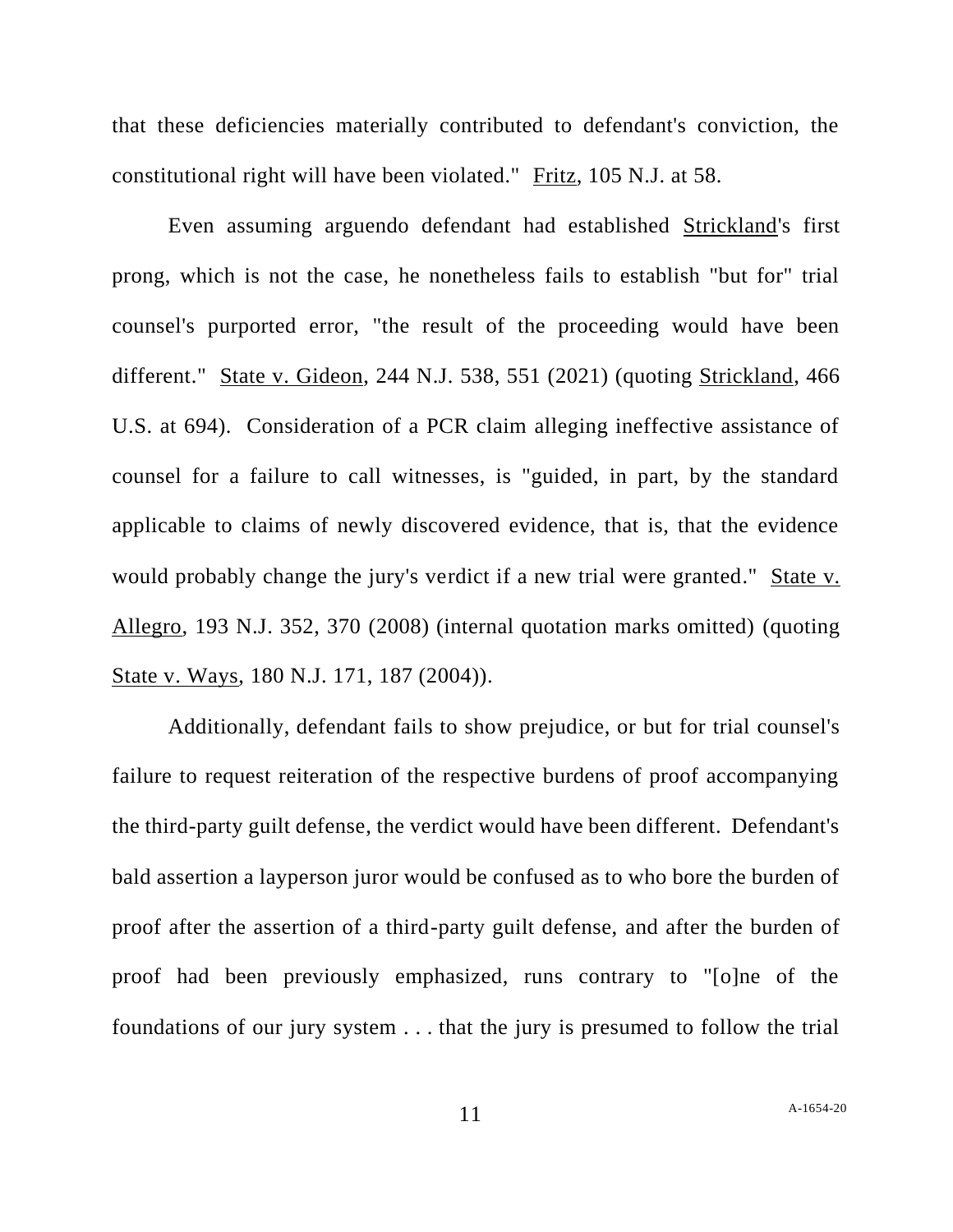court's instructions." State v. Burns, 192 N.J. 312, 335 (2007); see State v. Winter, 96 N.J. 540, 647 (1984). As we concluded on direct appeal, "defendant shows no reason to believe the jurors forgot that instruction which they heard a short time earlier and which they had copies of in the jury room." M.P.R., slip op. at 20.

The PCR judge correctly determined the "overwhelming" evidence presented by the State warranted the conclusion that defendant was not prejudiced by trial counsel's purported error in failing to recall S.L. Gideon, 244 N.J. at 556 (stating "the overall strength of the evidence before the factfinder is important in analyzing the second prong of Strickland"). In considering Strickland's prejudice-prong, we must "fairly assess defendant's trial counsel's decisions in the context of the State's case against defendant and the strengths and weaknesses of the evidence available to the defense." Pierre, 223 N.J. at 579.

The State's case was exceedingly strong: the victim knew defendant, identified him as her assailant, expressed one hundred percent certitude in her identification, and the two were irrefutably within the apartment together at the time the crimes occurred; DNA evidence matching defendant was recovered from S.L.'s genitalia; and B.R.'s next-door neighbor testified he observed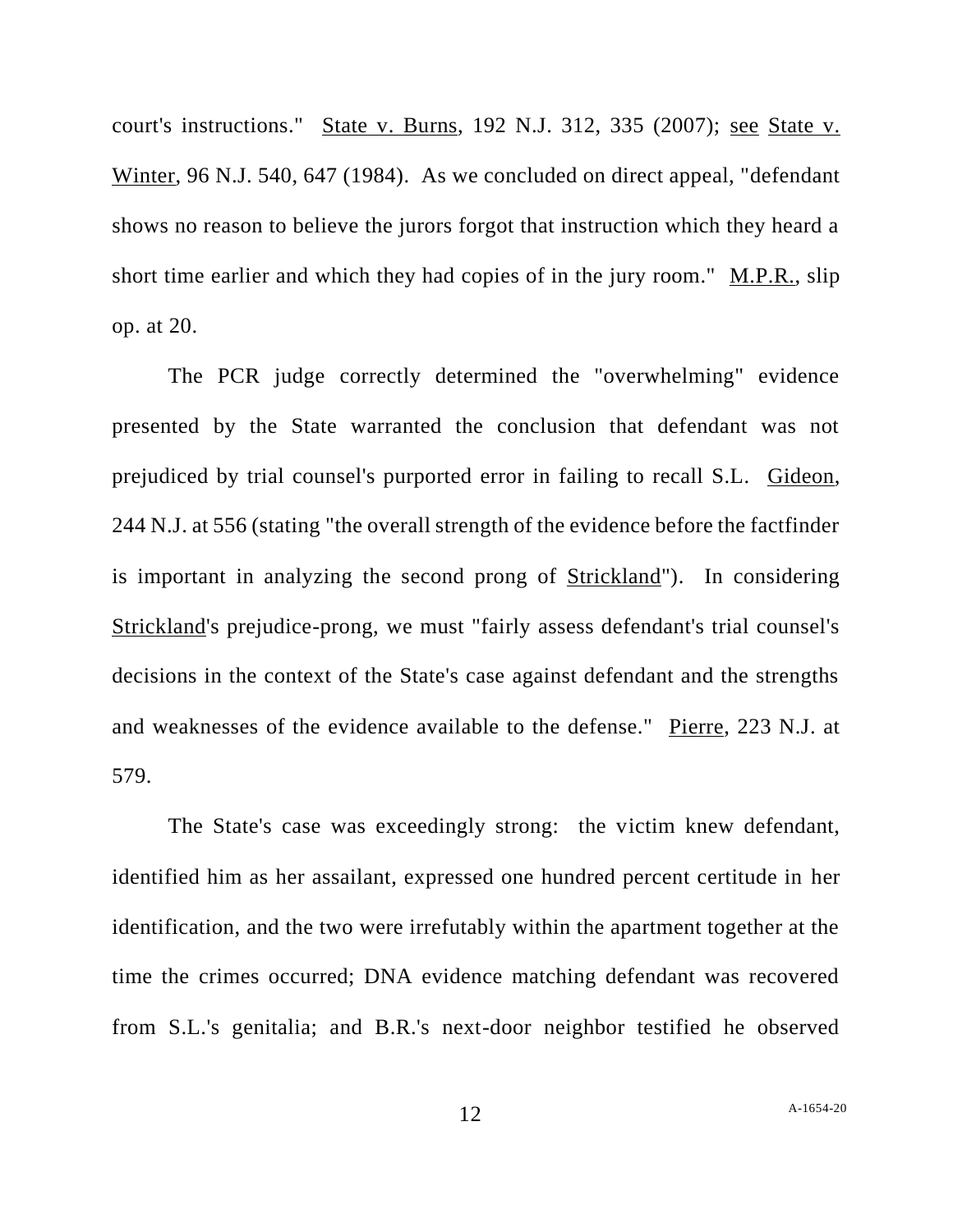defendant outside the home almost immediately after he heard the sounds of an altercation coming from within B.R.'s apartment.

Defendant's third-party guilt defense was comparably weak, despite the information defendant was able to elicit regarding past allegations of abuse by B.R. against S.L. Defendant testified that he was asleep at the time the crimes occurred and could not hear the attack in the apartment because the air conditioner and television were on but awoke at some point to see B.R. entering the home. The State presented evidence discrediting defendant's self-serving testimony and his third-party guilt defense. B.R.'s next door neighbor testified that he did not see B.R.'s truck the night of the assault. B.R. was at a cabin with other men that night, over an hour away from the apartment. Three of those men testified at trial as to B.R.'s presence at the cabin when they all had gone to sleep sometime after midnight. The man who had slept in the same room as B.R. testified he was a light sleeper for various medical reasons and if B.R. had left the campsite, the witness would have "absolutely" woken up. And the same witness testified B.R. was still asleep on the top bunk between 5:30 a.m. and 6:00 a.m. the morning of the assault.

In view of the comparative strength of the prosecution's and the weakness of the defense's evidence, and in view of our finding on defendant's direct appeal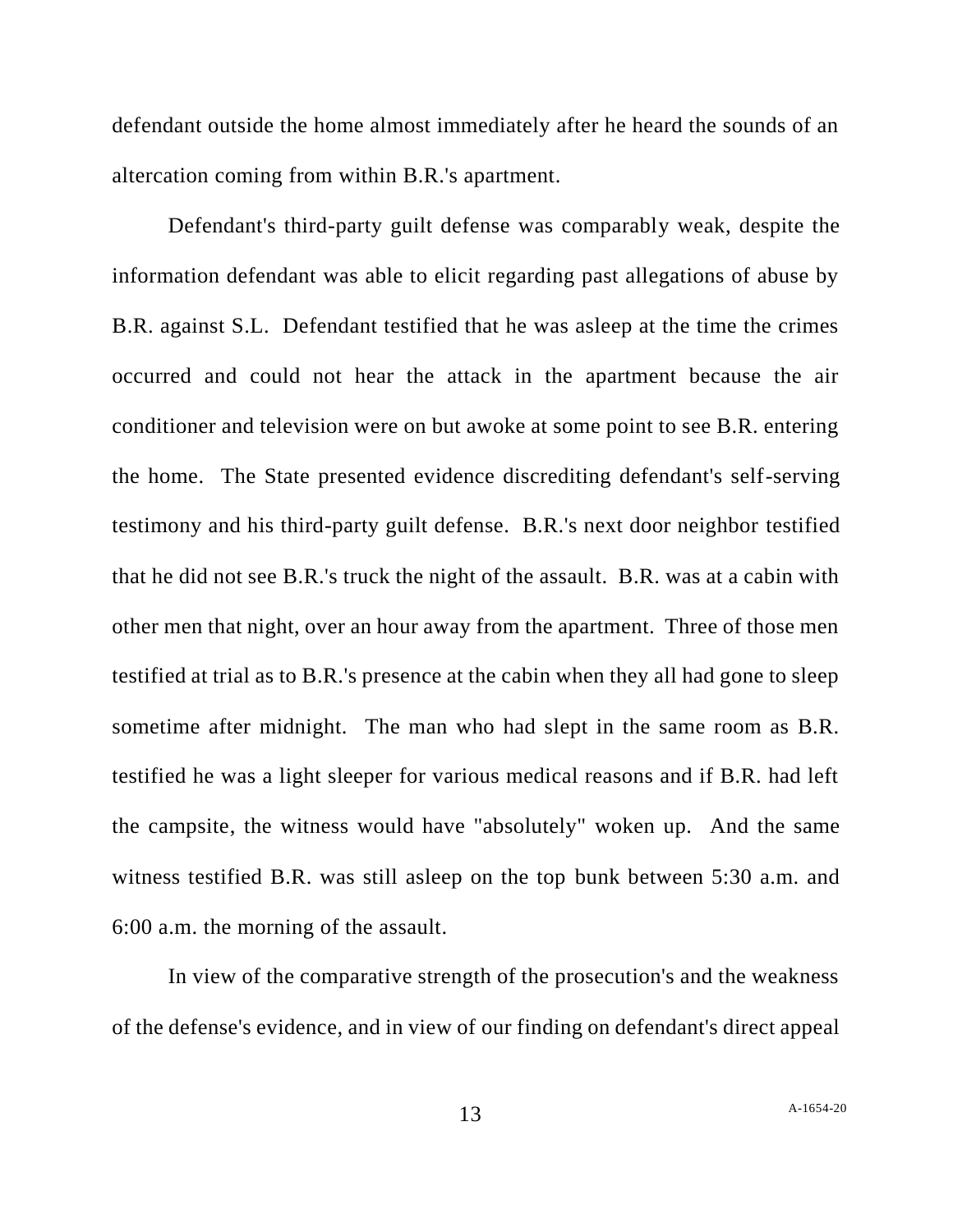that defendant was afforded "substantial cross-examination to support his argument on third-party guilt," M.P.R., slip op. at 13, defendant fails to "show ... a reasonable probability that, but for counsel's [allegedly] unprofessional errors, the result of the proceeding would have been different," State v. Taccetta, 200 N.J. 183, 193 (2009) (internal quotation marks omitted) (quoting Fritz, 105 N.J. at 52). Defendant failed to carry his burden of "affirmatively prov[ing] prejudice" and the PCR judge's conclusion with respect to Strickland's second prong should not be disturbed. Gideon, 244 N.J. at 561 (quoting Pierre 223 N.J. at 583).

### III.

Defendant argues the PCR judge erred in denying his petition for PCR without addressing his arguments that appellate counsel had also been ineffective because they did not raise the issue of prior counsel's failure to recall S.L. and did not speak with defendant prior to submitting his appeal brief. He argues remand is necessary "for proper consideration as to this issue."

Defendant is correct that he raised these issues in his PCR petition and the issue of appellate counsel's failure to raise trial counsel's ineffective assistance in his PCR brief, and the PCR judge failed to expressly address these arguments in denying defendant's petition for PCR. The PCR judge should have made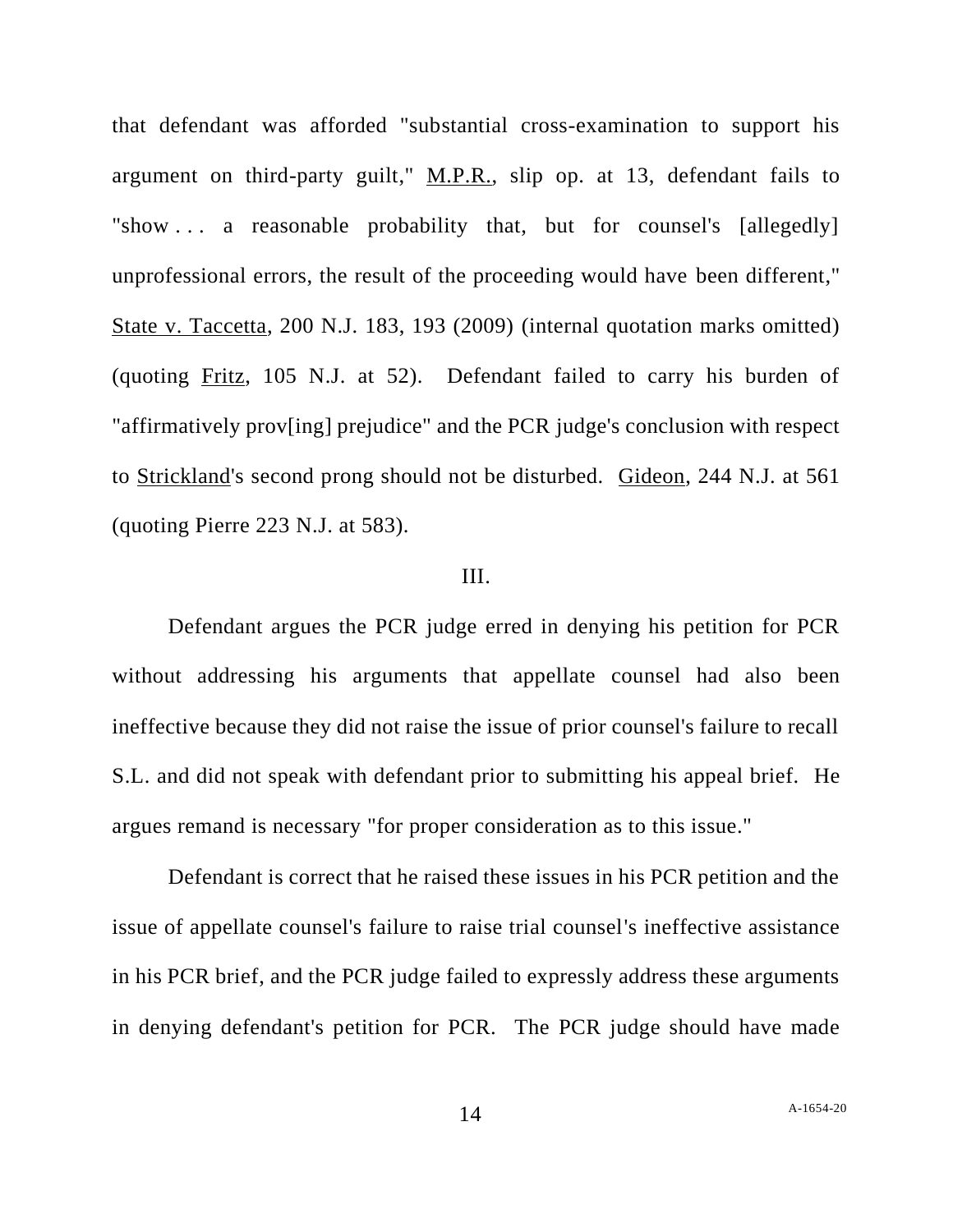findings of fact and conclusions of law with respect to them because the issues were raised before him. R. 1:7-4(a). However, in reviewing defendant's claims under the de novo standard of review, State v. Harris, 181 N.J. 391, 419-20 (2004), and in light of the record, it is clear both of these claims are without merit, as they fail to establish deficiencies that would satisfy either of the Strickland standard's two prongs.

Defendant's argument that appellate counsel was ineffective for failing to argue the issue of prior counsel's failure to recall S.L. on direct appeal is unavailing for the reasons already discussed with regard to trial counsel's alleged ineffective assistance of counsel. Had appellate counsel raised the issue of trial counsel's failure to recall S.L. on direct appeal it would have been unsuccessful. Thus, appellate counsel was not ineffective for failing to raise this argument. "The failure to raise unsuccessful legal arguments does not constitute ineffective assistance of counsel." State v. Worlock, 117 N.J. 596, 625 (1990).

Defendant's claim appellate counsel failed to speak with him or show him the appellate brief prior to its submission is unsupported by the record. Defendant offered no argument whatsoever, either in his PCR brief, at the PCR hearing, or in his brief on the present appeal, as to how this purported error deprived him the effective assistance of counsel. Strickland, 466 U.S. at 687;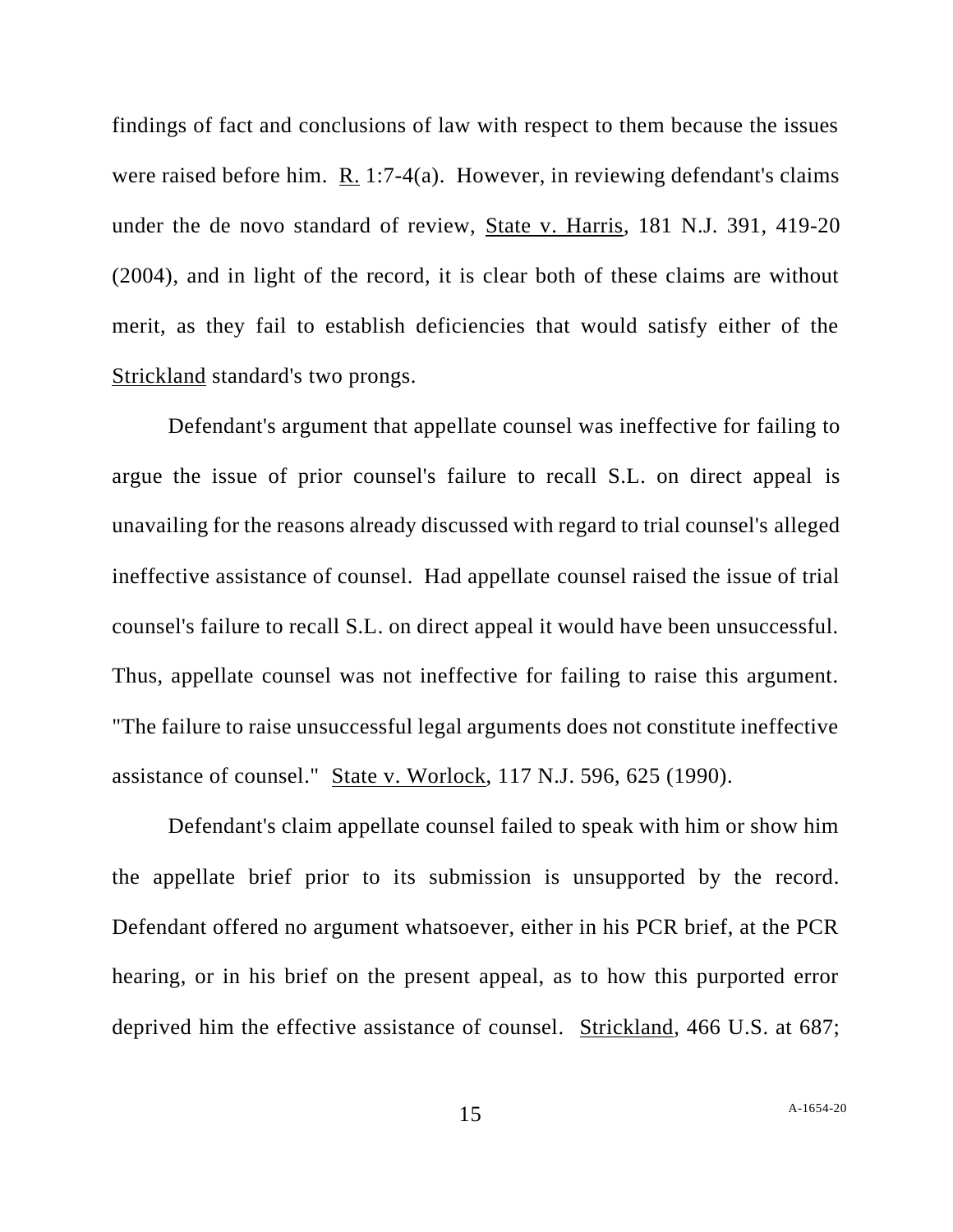see State v. Jones, 219 N.J. 298, 311-12 (2014) ("[T]he defendant 'must allege facts sufficient to demonstrate counsel's alleged substandard performance.'" (quoting State v. Porter, 216 N.J. 343, 355 (2013))). Defendant provided no facts to support this claim. His certification offers no support for this, or any other claim alleged in his petition, and instead focuses exclusively on trial counsel's failure to recall S.L. See State v. Cummings, 321 N.J. Super. 154, 170 (App. Div. 1999) (explaining a PCR petition claim of ineffective assistance of counsel must be "supported by affidavits or certifications based upon the personal knowledge of the affiant or the person making the certification").

In addition to the complete lack of support in the record, it appears defendant has abandoned this claim. As noted, defendant failed to argue the issue of appellate counsel's failure to communicate, as well as the remainder of the issues defendant raised in his PCR petition, in his initial PCR brief or in a supplemental pro se brief, and he does not challenge the conduct of PCR counsel on appeal. Because there was no reference to appellate counsel's failure to communicate in any brief that was before the PCR judge, no reference made at the PCR hearing, and there is no challenge to PCR counsel's representation raised on this appeal, we can presume that in consultation with his PCR counsel, defendant agreed that this and the additional claims made in his petition were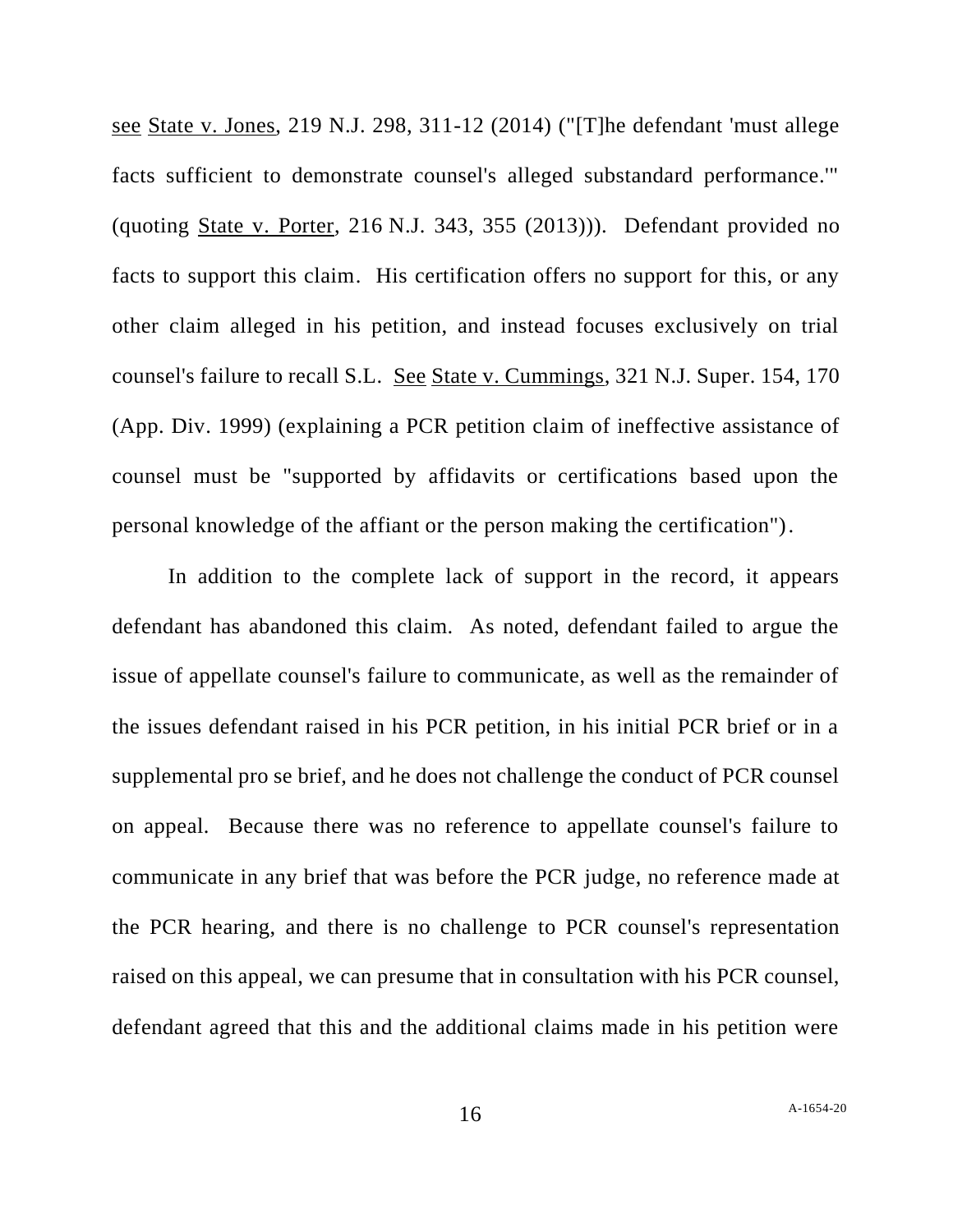not supported by the record. See Sklodowsky v. Lushis, 417 N.J. Super. 648, 657 (App. Div. 2011) (stating that "[a]n issue not briefed on appeal is deemed waived").

And assuming arguendo the claim was not waived, appellate counsel was not ineffective for failure to raise an unsuccessful argument, and defendant's claim appellate counsel was ineffective for failure to communicate with him is alleged in only a conclusory manner. "PCR counsel must communicate with the client, investigate the claims urged by the client" and "[t]hereafter . . . advance all of the legitimate arguments that the record will support." State v. Webster, 187 N.J. 254, 257 (2006). "If after investigation counsel can formulate no fair legal argument in support of a particular claim raised by defendant, no argument need be made on that point." Ibid. Had these claims been expressly addressed by the PCR judge in his written opinion, he would have been compelled to conclude defendant had failed to establish a prima facie claim of ineffective assistance of counsel warranting an evidentiary hearing. There is no purpose to remand because our de novo review of defendant's claims demonstrates the record does not support either claim of ineffective assistance of counsel. Harris, 181 N.J. at 419-20